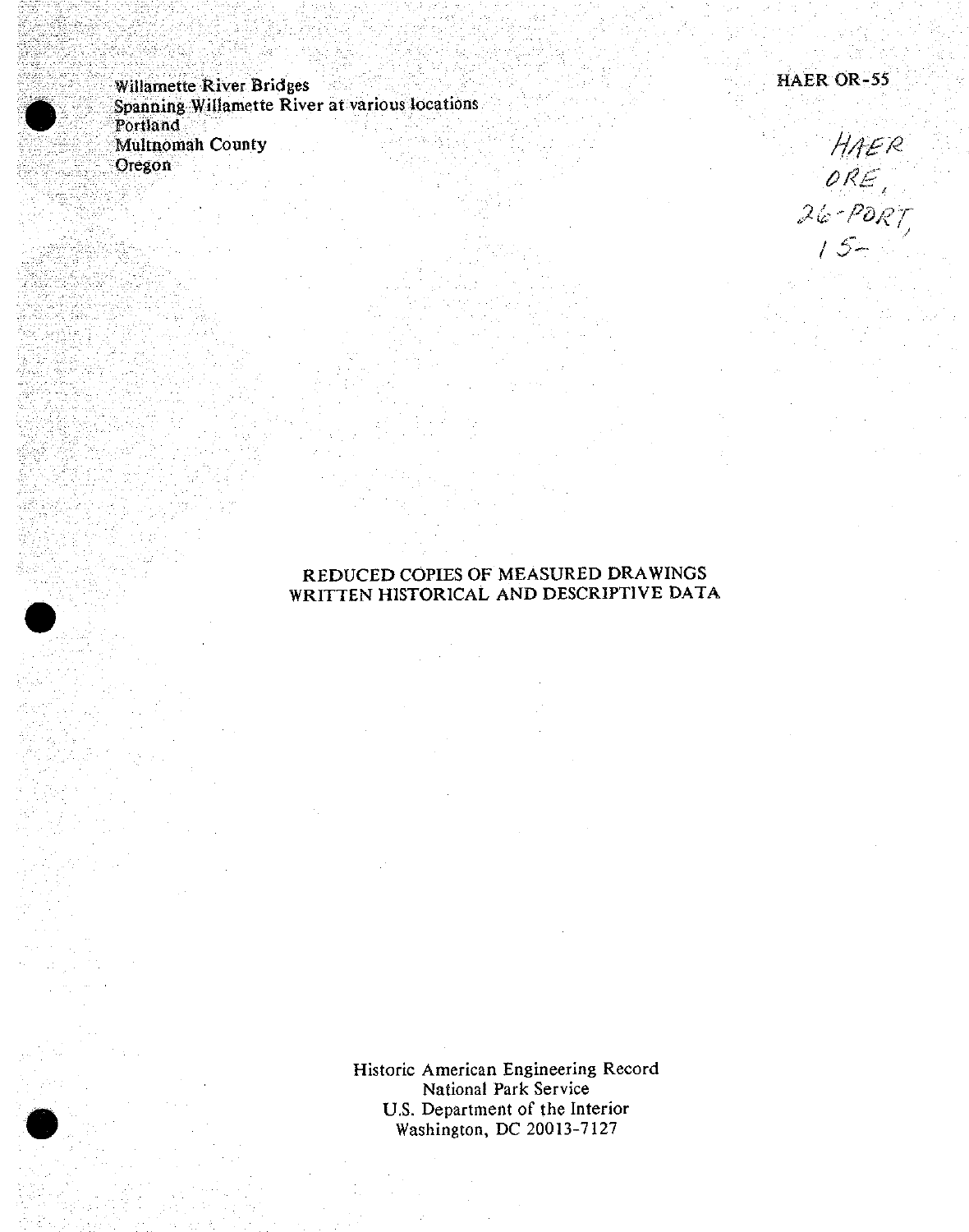*ofe, n- P^Z*

# HISTORIC AMERICAN ENGINEERING RECORD

## WILLAMETTE RIVER BRIDGES HAER OR-55

| Location:                 | Spanning the Willamette River, Portland, Multnomah County, Oregon                                                                                                                                                                                                                                                                                                                                                                                                                                     |
|---------------------------|-------------------------------------------------------------------------------------------------------------------------------------------------------------------------------------------------------------------------------------------------------------------------------------------------------------------------------------------------------------------------------------------------------------------------------------------------------------------------------------------------------|
| Dates of<br>Construction: | 1910-1931                                                                                                                                                                                                                                                                                                                                                                                                                                                                                             |
| Significance:             | The four Portland bridges recorded by the Oregon Historic Bridge<br>Recording Project were built between 1910 and 1931, and reflect the<br>suburban expansion of Portland across the Willamette River. Designed by<br>such nationally known bridge engineers as Gustav Lindenthal, David<br>Steinman, J.A.L. Waddell, and Ralph Modjeski, these bridges include the<br>oldest extant vertical lift bridge in the United States and the only<br>telescoping vertical lift bridge in the United States. |
| Project<br>Information:   | Documentation of the Willamette River Bridges is part of the Oregon<br>Historic Bridge Recording Project, conducted during the summer of 1990<br>under the co-sponsorship of HABS/HAER and the Oregon Department of<br>Transportation. Researched and written by Gary Link, HAER Historian,<br>1990. Edited and transmitted by Lola Bennett, HAER Historian, 1992.                                                                                                                                    |
| Related<br>Documentation: | See also HAER reports OR-20, OR-21, OR-22 and OR-40                                                                                                                                                                                                                                                                                                                                                                                                                                                   |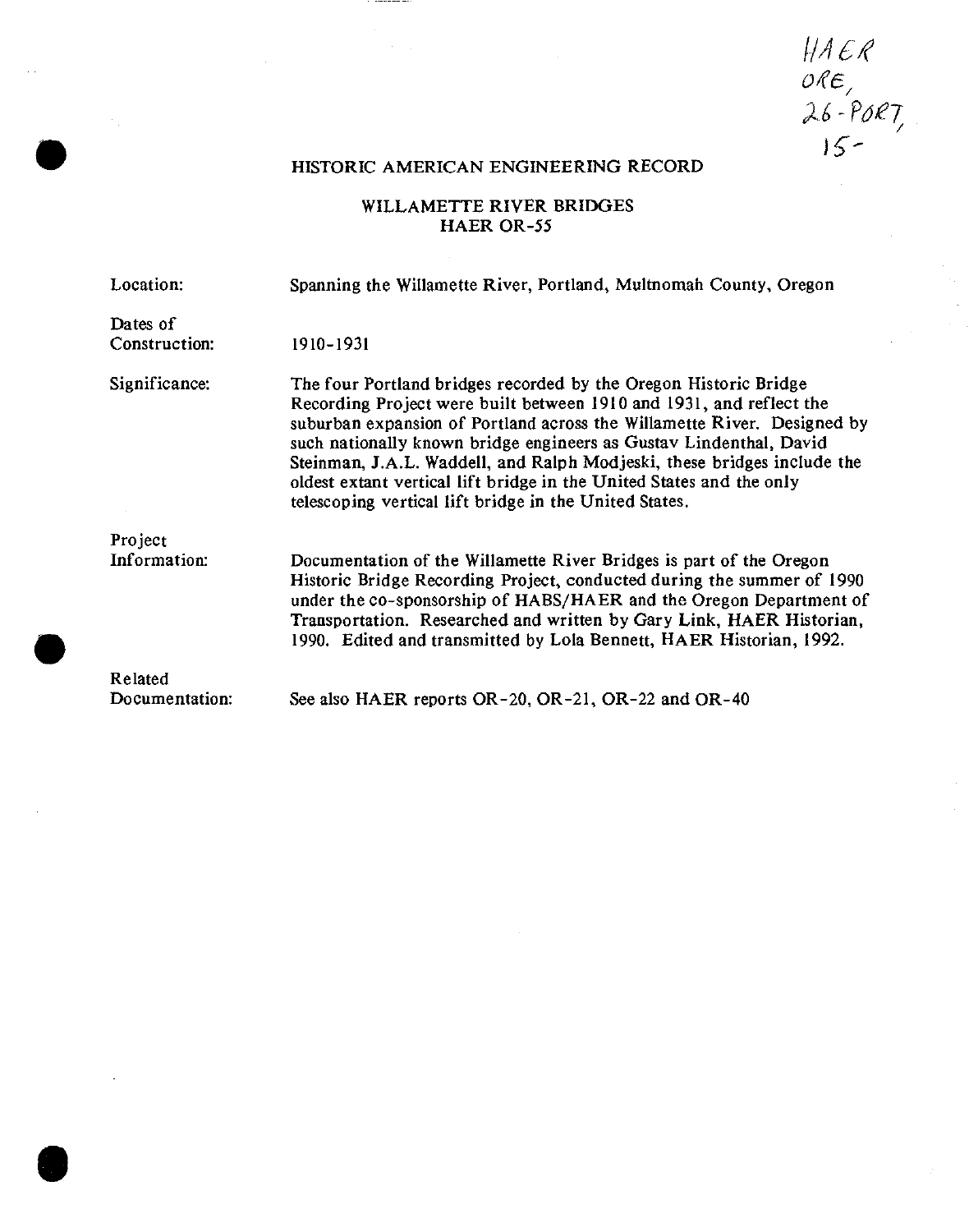### WILLAMETTE RIVER BRIDGES HAER OR-55 (page 2)

#### MOVEABLE BRIDGES

Until 1925 all bridges built across the Willamette River at Portland, Oregon were of the moveable type. A moveable bridge is one that includes one or more spans that change position so that a river-going ship may pass. There are three types of moveable bridges: the swing span, the vertical lift, and the bascule.

A swing span bridge has at least one span that rests on a central pier. To open, this span pivots 90 degrees to a position parallel with the river. A ship may then pass on either side of the pier. Most early moveable bridges in America were swing spans. However, in the late 19th century the vertical lift span was developed. This type of bridge has one span which is raised vertically in the horizontal position, usually by cables suspended from towers located on each end on the span. Vertical lift bridges were favored over swing spans because they opened and closed faster, and did not have a central pier obstructing the channel. The third type is the bascule bridge. This type has one or two "leaves" which are hinged on one end and while the other end swings upward. This type of bridge is commonly thought of as a drawbridge. The bascule became the most popular type of moveable bridge. It has the speed of the vertical lift bridge. It is also safer for highway traffic. An errant vehicle may drive off the edge of the approach spans of a swing span or vertical lift bridge, but the rising leaves of a bascule provide a natural barrier to crossing traffic.

Bridge building in Portland followed this general trend. The earliest bridges built were swing spans. Two vertical lifts were built in 1910 and 1912. Later movables were bascule spans.

#### EARLY HISTORY OF PORTLAND

Today Portland, Oregon is a major city bisected by the Willamette River. The original settlement of 1841 (the city was incorporated in 1845) was on the west bank of the river. It was located roughly twelve miles south of the Willamette's confluence with the Columbia River, near the southern end of a deep-water channel. With deep-water navigation for ocean-going vessels and access to a productive hinterland—the Willamette and Tualatin valleys to the south—Portland grew rapidly. Through the 1870's Portland shipped mainly products from these two valleys, but in the 1880\*s became a port for the entire Pacific northwest region. During this period the city became wealthy from the industries of transportation (a transcontinental railroad line hooked up in Portland in 1883), merchandising, banking, and later, manufacturing. Between 1860 and 1890, the population increased dramatically from 821 to  $46.385$ <sup>1</sup>

On the east bank of the Willamette River across from Portland a community arose from settlements along the Oregon & California Railroad lines. In 1870 this community incorporated as the city of East Portland. With Portland hemmed in on the west and south by hills, its population spilled over to the east bank. Portland remained a business center while East Portland became a rapidly-growing residential area. At the turn of the century East Portland held one-third of the population of the two communities.<sup>2</sup>

An adjacent community to the north of East Portland incorporated in 1887 as the city of Albina. This community also got its impetus from railroad lines along the Willamette River. Its 1880 population of 143 had increased by 1891 to 6,000 persons.<sup>3</sup>

In June of 1891 the citizens of Portland, East Portland, and Albina voted to consolidate the three municipalities into one city named Portland. Consolidation became official on July 6, 1891. The population on the west bank continued to grow, but was outpaced by people settling on the open lands of the east side. In 1906 the population on the east side surpassed that on the west for the first time. In 1910 the west side had 86,000 people, the east side had  $120,000$ .<sup>4</sup>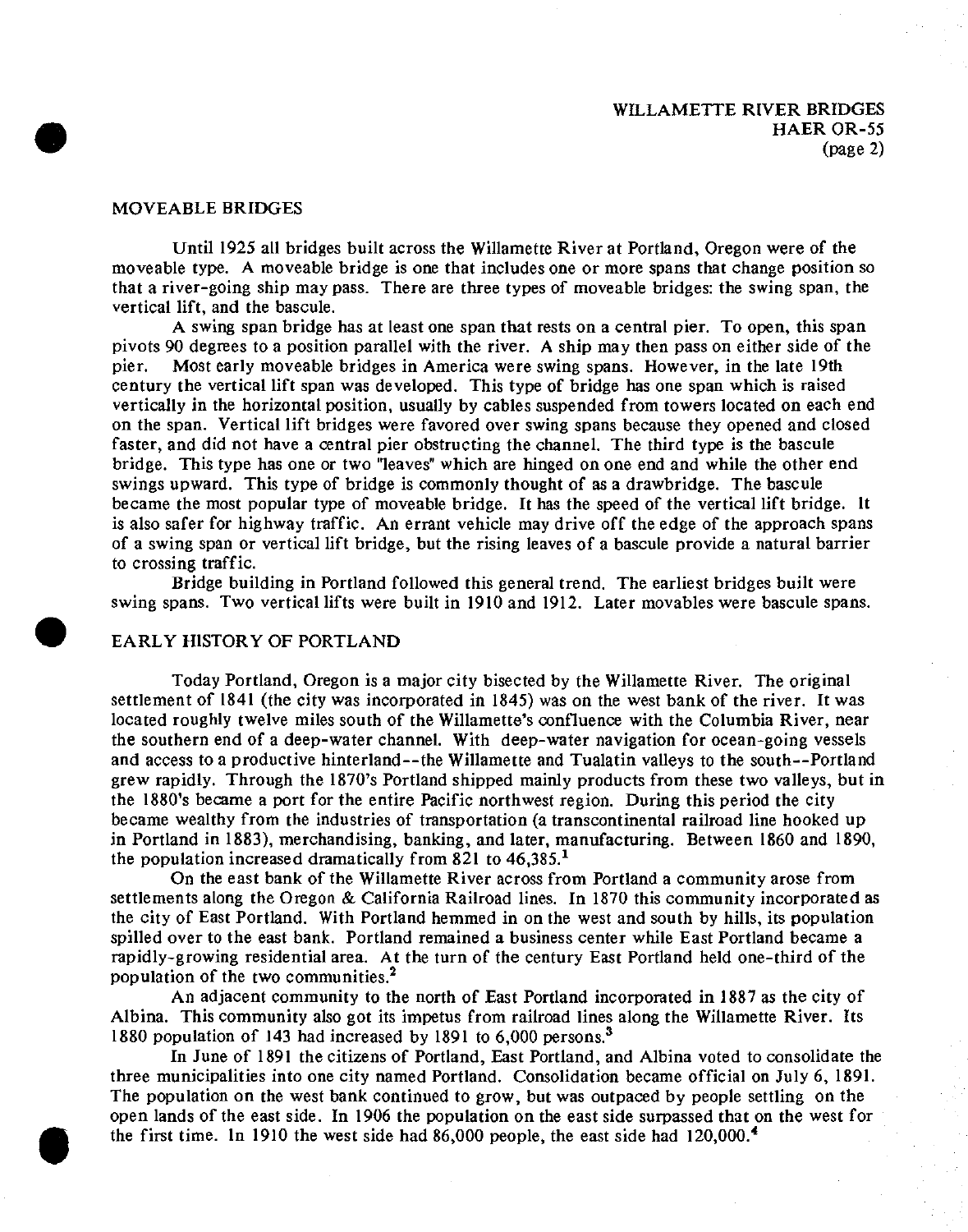#### WLLAMETTE RIVER BRIDGES THROUGH 1931

When looking at the dates of bridge-building across the Willamette River in Portland through 1931 one can observe three general periods or "waves" of construction. These waves correspond with three periods of growth within the city. The first wave corresponded with the initial growth of the new city which found itself in an advantageous location. The second wave resulted from a purposely-induced period of economic growth. And the third wave stemmed from a growth of population not just of people but of automobiles.

#### 1887-1894

For over four decades Portland had no bridges. Citizens crossed the Willamette River via several privately-owned ferries. But with the business center on the west side and the residential center on the east side, the ferries became inadequate to accommodate the large volume of crossing traffic. The ferry interests opposed the building of bridges, as did the shipping interests, which claimed that bridges would obstruct river traffic. By the 1880's, however, the burgeoning population on both sides of the Willamette River required that bridges be built.<sup>5</sup>

The first bridge across the Willamette River in Portland was the Morrison Street Bridge, built in 1887. It was a wooden truss bridge. Like all bridges built in Portland before 1910, it was a swing span bridge. And like all bridges built before consolidation, the Morrison Street Bridge was privately owned and tolls were charged for use.

The next bridge opened in 1888 and was a double-decked, all-steel construction structure called simply the Steel Bridge. The Steel Bridge was owned and operated by the Oregon Railway & Navigation Company, which used the lower deck for it railroad cars. The upper deck opened in 1889 to highway traffic, connecting Glisan Street on the west to Albina. Portland's first electric streetcar railway crossed this deck. The railroad charged a toll on the upper deck until Multnomah County began paying rent to make crossings toll-free.

Portland's third bridge was the Madison Street Bridge, another wooden truss swing span. Built in January 1891, this bridge was built to provide the Mount Tabor streetcar line in East Portland access to Portland's business center. After consolidation, the city of Portland began purchasing the privately owned bridges to make them toll-free. The city purchased the Madison Street Bridge first, in November 1891. (In 1895 the city bought the Morrison Street Bridge.) The first Madison Street Bridge was light and not of durable construction. It was replaced in 1900. The second Madison Street Bridge was the last wooden bridge built across the Willamette River in Portland.<sup>6</sup>

The fourth bridge built across the Willamette River at Portland was the Burnside Bridge, a wrought-iron truss structure completed in 1894. This was the first publically-built bridge in Portland. It served the Portland, Vancouver and Northern Railway Company's streetcar line.<sup>7</sup>

This first wave of bridges provided access across the Willamette River that the ferries could not give the burgeoning city. They also served the streetcar interests (which were active in bridgebuilding capital companies) which used the bridges to connect and expand their lines. The bridges effected the nature of the city. After the Morrison Street Bridge was completed, the retail center of the city shifted from First and Ankeny Streets to Morrison Street. The Morrison Street Bridge also, along with the streetcar lines, helped facilitate the rapid growth of East Portland. Most importantly, this first wave of bridges served to unify a growing community which may otherwise have developed into separate economic and political entities.<sup>8</sup>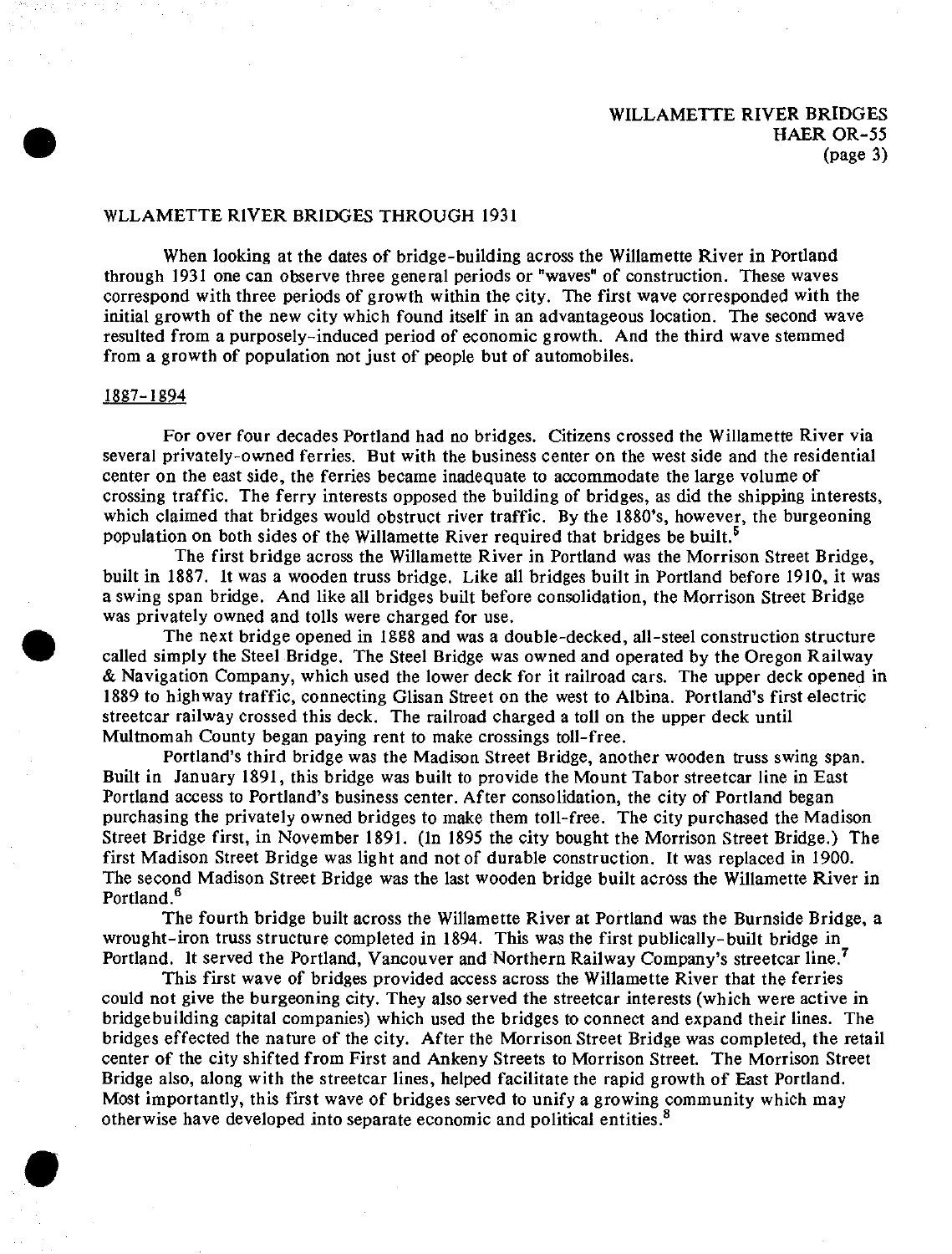#### 1905-1913

In the years 1890 through 1915 Portland enjoyed tremendous urban growth. During this period the population increased 300 percent and the land area increased 150 percent. Through 1905 the streetcar lines played a major role in this expansion. Then the city took steps to generate more growth. In 1905 Portland held a world exposition designed to display its assets and boost economic activity in the area. The exposition-generated boom resulted in great confidence of Portlanders in their economy.<sup>9</sup>

Portland voters showed this confidence by approving money for four new bridges. In 1905 the Morrison Street Bridge was replaced by the second Morrison Street Bridge—the last swingspan highway bridge built in Portland. In 1910 the second Madison Street Bridge was replaced by the Hawthorne Bridge, an all-steel vertical lift bridge. Two years later, the Steel bridge was replaced by a double-decked vertical lift bridge, again named simply the Steel Bridge. In 1913 the Broadway Bridge was completed. This was Portland's first bascule bridge. It was the last bridge built in Portland with streetcar tracks and the last bridge built by the city of Portland. In 1913 the Oregon state legislature made bridgebuilding across the Willamette River in Portland the responsibility of Multnomah County.

The bridges of this second wave were made of heavy steel construction, reflecting America's burgeoning steel industry of the time. The Hawthorne, Broadway, and Steel Bridges were built so durable that they still operate today. The Broadway was built to serve the streetcar neighborhoods of northeast Portland. Its effect was to help stretch the city's downtown business district westward.<sup>10</sup>

#### 1925-1931

By the I920's Portland's population was booming—its automobile population, that is. In 1916 there were 10,000 registered automobiles in the city. By 1920 that number more than tripled to 36,000, and by 1929 it tripled again to 90,000. By 1924 Portland voters authorized \$6 million for building three new bridges to handle this traffic. That year 75 percent of all Portlanders lived on the east side, and in <sup>1925</sup> 130,000 vehicles crossed Portland's bridges each day.<sup>11</sup>

The first two of these bridges—the Sellwood Bridge (1925) and the Ross Island Bridge (1926)—were the first bridges built across the Willamette River at Portland that did not move. Both spans, located far south of the other Portland bridges, were high enough to enable fixed spans to be built. In 1926 a bascule bridge replaced the slow-opening Burnside Bridge, which had been damaged by flood in 1923. In 1928 voters approved \$4.2 million to build the St. Johns Bridge. This was the first suspension bridge at Portland. Located far to the north of previous Portland bridges, it connects the districts of Linnton and St. Johns.

This third wave of bridges was designed to improve access for automobiles from the residential east side to the business west, and also to help traffic get around the center of downtown. The four-lane Ross Island Bridge and the six-lane new Burnside Bridge served a high volume of traffic. They helped facilitate further growth of Portland's east side. The Sellwood bridge was built with only two lanes for reasons of economy, and its effectiveness was diminished. Just as the Broadway Bridge had stretched the downtown business district to the northwest, the Ross Island and Sellwood bridges pulled it southward. The St. Johns Bridge did not have a similar effect. Author Carl Abbott calls the St. Johns Bridge a mistake, pointing out that it served only two small communities and never carried more than 3 percent of Portland's bridge traffic in the 1930's. When the bridge was completed, the city had no money left to start on another bridge planned for a more useful location closer to city center.<sup>12</sup>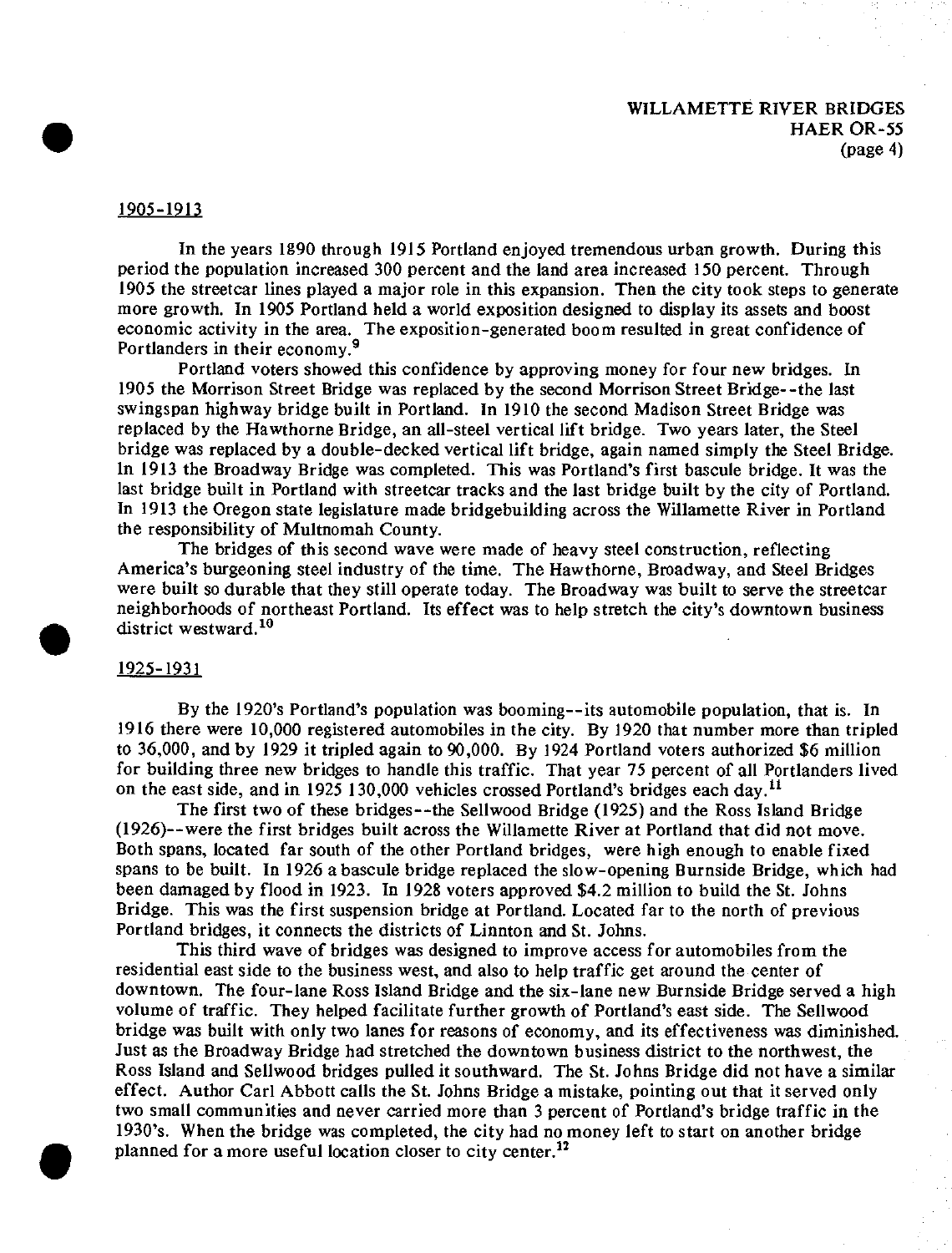### CONCLUSION

**•**

Portland historian E. Kimbark MacColl has stated that "of all the economic forces that effected the physical shaping of Portland and its metropolitan region, the land transportation industry has had the greatest single impact." Surely Portland's early bridges played an essential role as transportation links. The first bridges served the eventual unification of the three communities on the banks of the Willamette River into one city. During the streetcar era Willamette River bridges connected the lines which facilitated the city's rapid growth. Several bridges--the Ross Island, the Sellwood, the first Morrison, and Broadway bridges—not only aided growth but also shaped the downtown as well.<sup>13</sup>